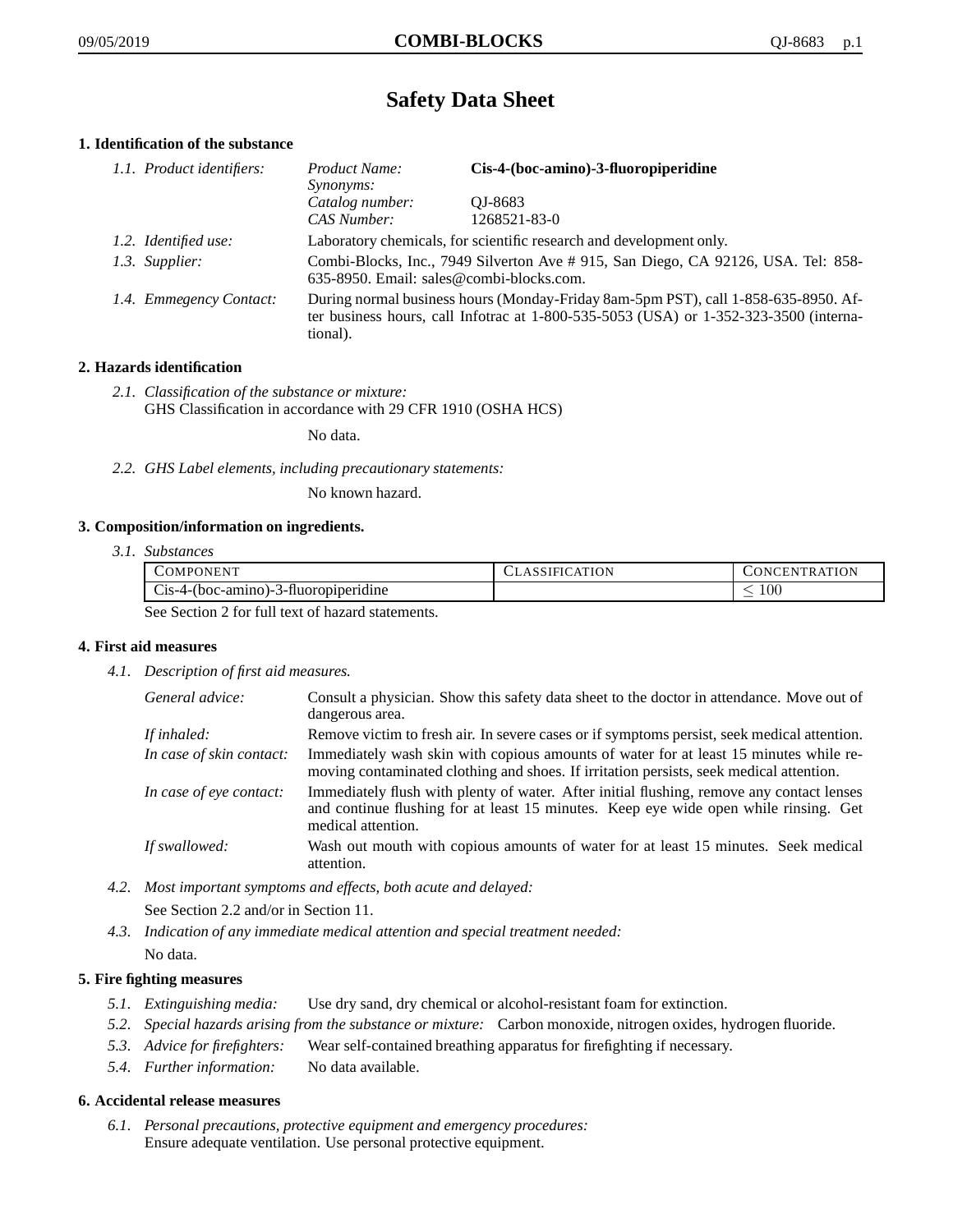- *6.2. Environmental precautions:*
	- Should not be released into the environment. See Section 12 for additional ecological information.
- *6.3. Methods and materials for containment and cleaning up:* Sweep up or vacuum up spillage and collect in suitable container for disposal.
- *6.4. Reference to other sections:* Refer to protective measures listed in Sections 8 and 13.

## **7. Handling and storage**

- *7.1. Precautions for safe handling:* Avoid contact with skin and eyes. Avoid inhalation of vapour or mist. Keep away from sources of ignition - No smoking. Take measures to prevent the build up of electrostatic charge. For precautions see section 2.2.
- *7.2. Conditions for safe storage, including any incompatibilities:* Store refrigerated. Keep container tightly closed in a dry and well-ventilated place. Containers which are opened must be carefully resealed and kept upright to prevent leakage.
- *7.3. Specific end use(s):* Laboratory chemicals, for scientific research and development only.

## **8. Exposure Controls / Personal protection**

- *8.1. Control parameters:*
- *Components with workplace control parameters:* Contains no substances with occupational exposure limit values. *8.2. Exposure controls:*

*Appropriate engineering controls:* Ensure that eyewash stations and safety showers are close to the workstation location. Ensure adequate ventilation, especially in confined areas.

*Personal protective equipment:*

| Eye/face protection:    | Wear appropriate protective eyeglasses or chemical safety goggles as described by OSHA's<br>eye and face protection regulations in 29 CFR 1910.133 or European Standard EN166.                                                                                                                                         |
|-------------------------|------------------------------------------------------------------------------------------------------------------------------------------------------------------------------------------------------------------------------------------------------------------------------------------------------------------------|
| Skin protection:        | Handle with gloves. Gloves must be inspected prior to use. Use proper glove removal<br>technique (without touching glove's outer surface) to avoid skin contact with this product.<br>Dispose of contaminated gloves after use in accordance with applicable laws and good<br>laboratory practices. Wash and dry hands |
| <b>Body Protection:</b> | Complete suit protecting against chemicals, Flame retardant antistatic protective clothing.,<br>The type of protective equipment must be selected according to the concentration and<br>amount of the dangerous substance at the specific workplace.                                                                   |
| Respiratory protection: |                                                                                                                                                                                                                                                                                                                        |

Control of environmental exposure: Prevent further leakage or spillage if safe to do so. Do not let product enter drains.

## **9. Physical and chemical properties**

*9.1. Information on basic physical and chemical properties*

| (a)     | Appearance:                                   | No data  |
|---------|-----------------------------------------------|----------|
| (b)     | Odour:                                        | No data  |
| (c)     | Odour Threshold:                              | No data  |
| (d)     | pH:                                           | No data  |
| (e)     | Melting point/freezing point:                 | No date. |
| (f)     | Initial boiling point and boiling range:      | No data  |
| (g)     | Flash point:                                  | No data  |
| (h)     | Evaporatoin rate:                             | No data  |
| (i)     | Flammability (solid, gas):                    | No data  |
| (j)     | Upper/lower flammability or explosive limits: | No data  |
| (k)     | Vapour pressure:                              | No data  |
| (1)     | Vapour density:                               | No data  |
| (m)     | Relative density:                             | No data  |
| (n)     | Water solubility:                             | No data  |
| $\circ$ | Partition coefficient: n-octanol/water:       | No data  |
| (p)     | Auto-ignition:                                | No data  |
| (q)     | Decomposition temperature:                    | No data  |
| (r)     | Viscosity:                                    | No data  |
| (s)     | Explosive properties:                         | No data  |
| (t)     | Oxidizing properties:                         | No data  |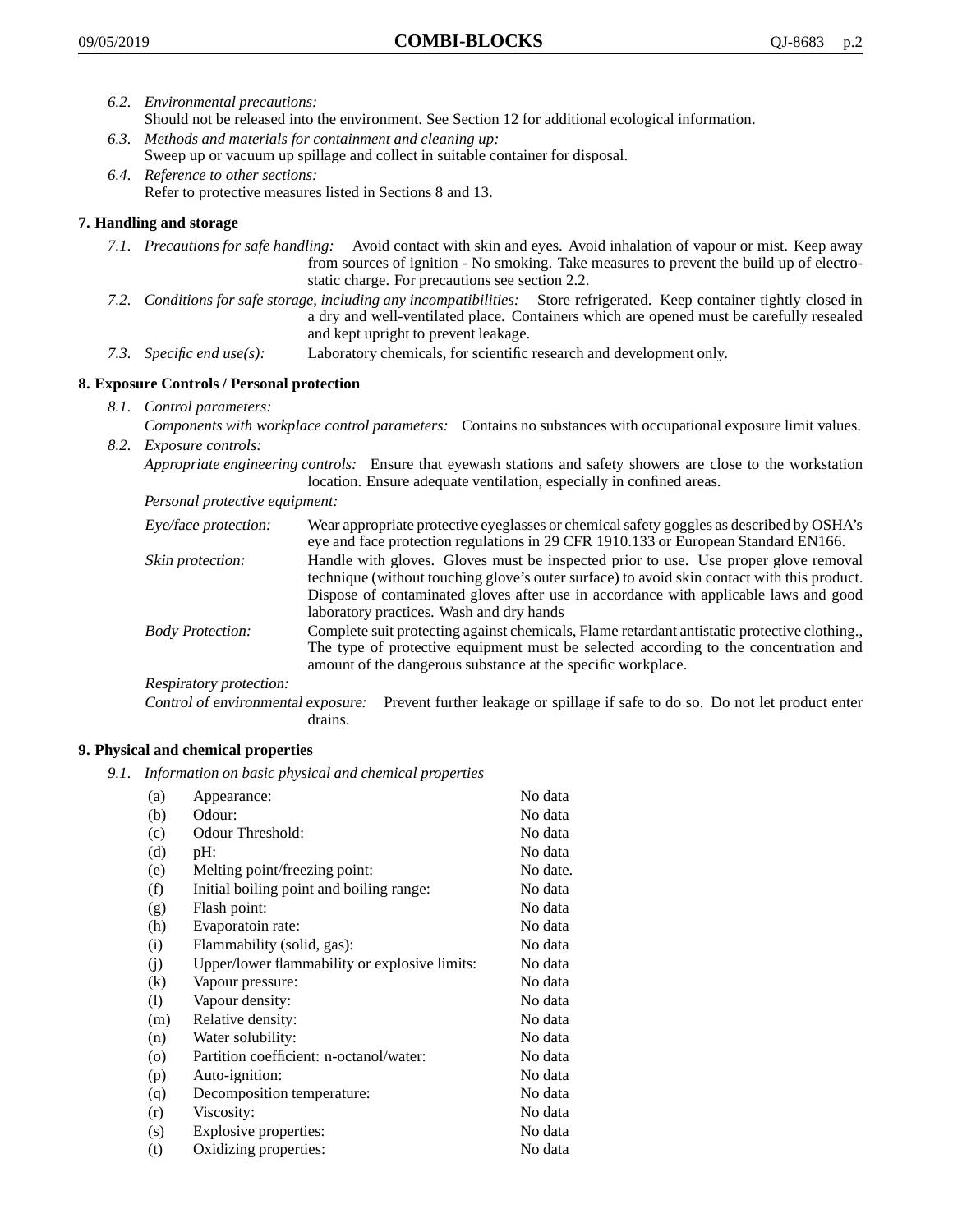*9.2. Other safety information:*

| Formula          | $C_{10}H_{19}FN_{2}O_{2}$ |
|------------------|---------------------------|
| Molecular weight | 218.3                     |
| CAS Number       | 1268521-83-0              |

## **10. Stability and reactivity**

- *10.1. Reactivity* No data
- *10.2. Chemical stability* Stable under recommended storage conditions.
- *10.3. Possibility of hazardous reactions* No data
- *10.4. Conditions to avoid*
- *10.5. Incompatible material* No data.
- *10.6. Hazardous decomposition products:*

Hazardous decomposition products formed under fire conditions: Carbon monoxide, nitrogen oxides, hydrogen flu-

|                               | oride.         |
|-------------------------------|----------------|
| Other decomposition products: | No data        |
| In the event of fire:         | See Section 5. |

## **11. Toxicological information**

*11.1 Information on toxicological effects*

| Acute toxicity:                                                                  | No data available.                                                                                                                              |  |
|----------------------------------------------------------------------------------|-------------------------------------------------------------------------------------------------------------------------------------------------|--|
| Skin irritation/corrosion:                                                       | No data available.                                                                                                                              |  |
| Eye damage/irritation:                                                           | No data available.                                                                                                                              |  |
| Respiratory or skin sensitization:                                               | No data available.                                                                                                                              |  |
| Germ cell mutagenicity:                                                          | No data available.                                                                                                                              |  |
| Carcinogenicity:                                                                 | No data available.                                                                                                                              |  |
| Reproductive toxicity:                                                           | No data available.                                                                                                                              |  |
| Specific target organ system toxicity - single exposure:<br>No data available.   |                                                                                                                                                 |  |
| Specific target organ system toxicity - repeated exposure:<br>No data available. |                                                                                                                                                 |  |
| Aspiration hazard:                                                               | No data available.                                                                                                                              |  |
| Additional information:                                                          | To the best of our knowledge, the chemical, physical and toxicological proper-<br>ties of this substance have not been thoroughly investigated. |  |

## **12. Ecological information**

| 12.1. Toxicity                                              | No data available. |
|-------------------------------------------------------------|--------------------|
| 12.2. Persistence and degradability                         | No data available. |
| 12.3. Bioaccumulative potential                             | No data available  |
| 12.4. Mobility in soil                                      | No data available  |
| 12.5. Results of PBT and vPvB assessment No data available. |                    |
| 12.6. Other adverse effects                                 | No data available. |

#### **13. Disposal Considerations**

*13.1. Waste treatment methods*

Product Arrange disposal as special waste, by licensed disposal company, in consultation with local waste disposal authority, in accordance with national and regional regulations. Contaminated packaging Dispose of as unused product.

#### **14. Transportation information**

*DOT (US), IMDG and IATA:*

No known hazard for air and ground transportation.

#### **15. Regulatory information**

No chemicals in this material are subject to the reporting requirements of SARA Title III, Section 302, or have known CAS numbers that exceed the threshold reporting levels established by SARA Title III, Section 313.